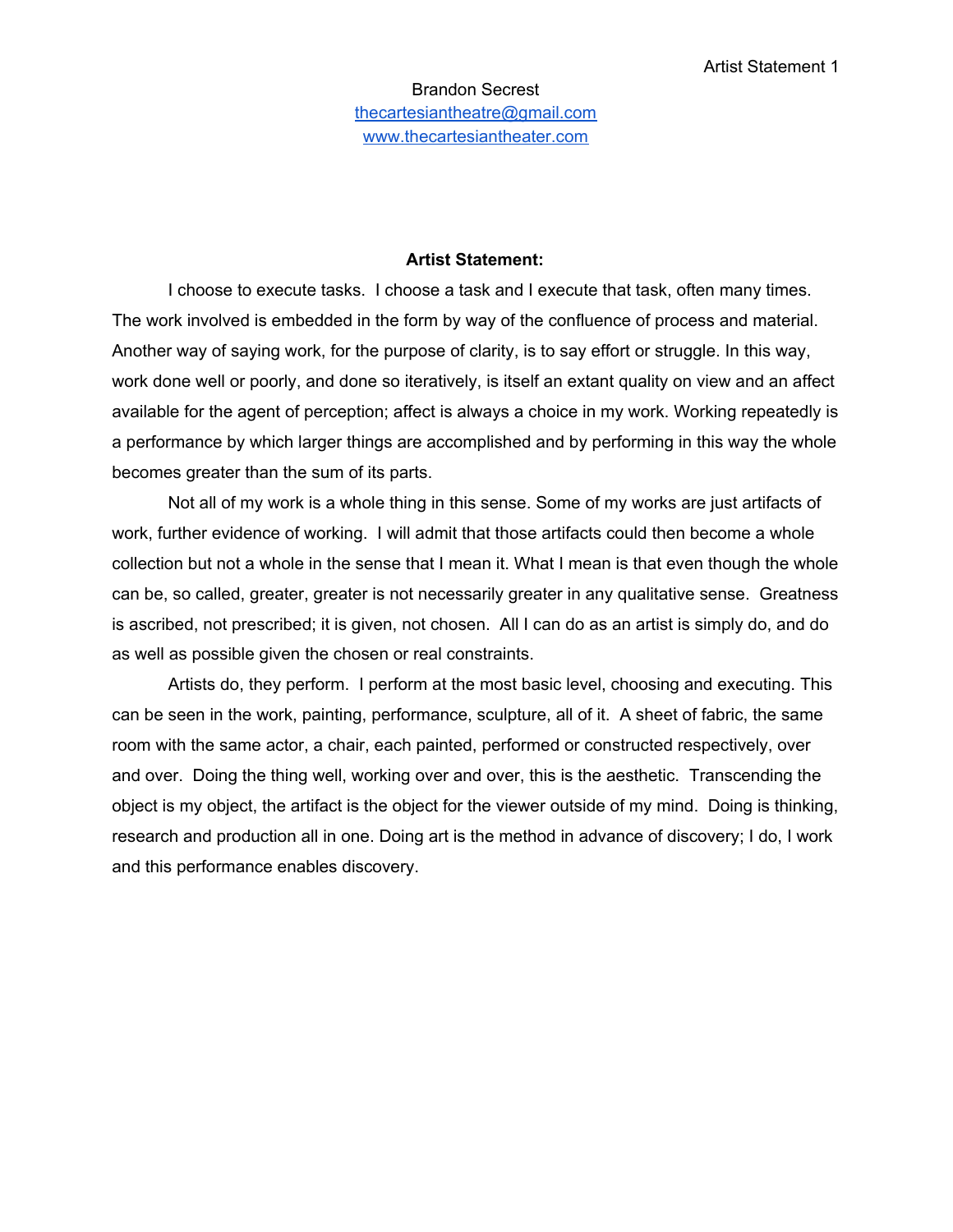Brandon Secrest [thecartesiantheatre@gmail.com](mailto:thecartesiantheatre@gmail.com) [www.thecartesiantheater.com](http://www.thecartesiantheater.com/)

*- This page intentionally left blank -*